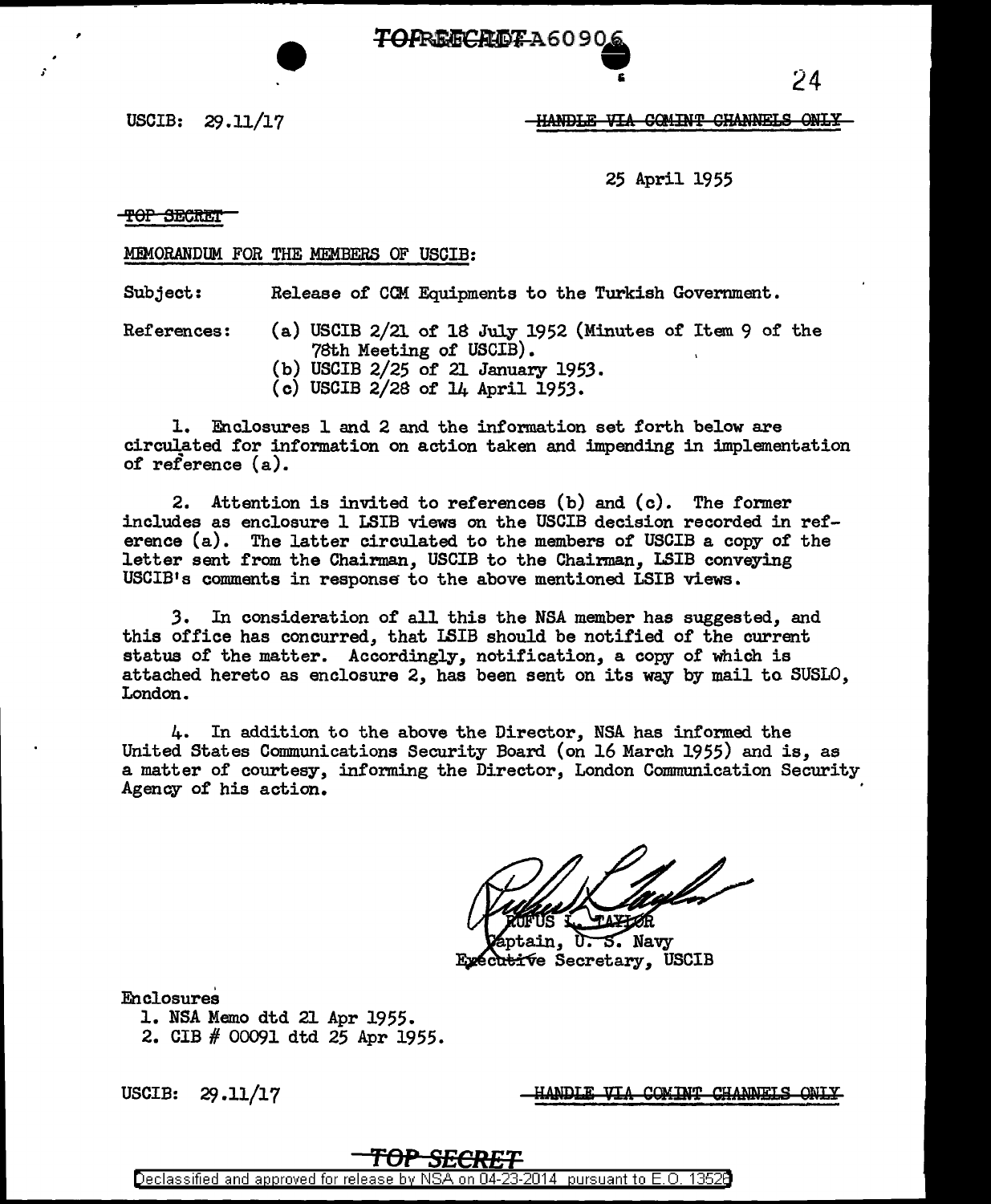



NATIONAL SECURITY AGENCY **WASHINGTON 25, D. C.** 

21 APR 1955

<del>TOP BECRET</del>

MEMORANDUM FOR THE MEMBERS OF USCIB

SUBJECT: Release of CCM Equipments to the Turkish Government

Reference: USCIB 2.21, dated 18 July 1952  $\cdot$ 

The Department of State Member of the U.S. Communications Security Board has informed the Director that the Turkish Government is now prepared to accept the cryptographic assistance approved by the U.S. and U.K. authorities in 1952. Inasmuch as the principles underlying the Turkish request were thoroughly studied when this matter originally arose, and in the absence of any recent information which might suggest a reconsideration of the decision recorded in the reference, the Director plans to release 15 CCM equipments to the Turkish Government without further delay.

lin B Aderman

JOHN B ACKERMAN Major General, US Air Force Acting Director

TOP SECRET CONTROL NO. NSA 550827-B COPY NO.  $24$ **PAGES** PAGE 1 ŌF

TOP SECRET